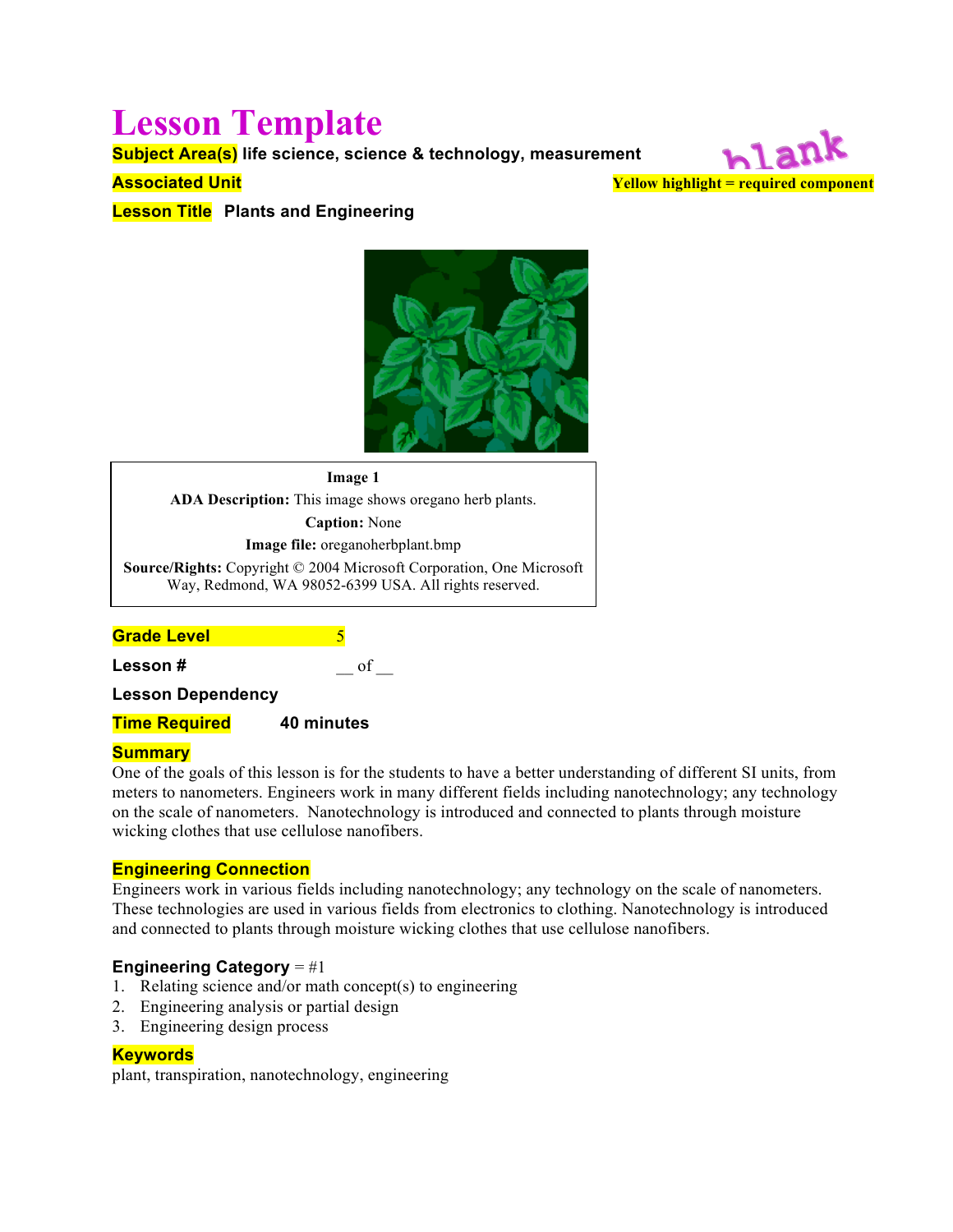## **Educational Standards**

TEKS for Science, Texas, Beginning with School Year 2010-2011, Grade 5, 9A: (9) Organisms and environments. The student know that there are relationships, systems, and cycles within environments. The student is expected to:

(A) observe the way organisms live and survive in their ecosystem by interacting with the living and non-living elements

TEKS for Math, Texas, Beginning with School Year 2010-2011, Grade 5, 10A:

(10) Measurement. The student applies measurement concepts involving length (including perimeter), area, capacity/volume, and weight/mass to solve problems. The student is expected to:

(A) perform simple conversions within the same measurement system (SI (metric) or customary)

#### **Pre-Requisite Knowledge**

The students know the fundamental SI units of measurement like the meter and centimeter.

## **Learning Objectives**

After this lesson, students should be able to:

- Understand SI units from meters to nanometers
- Perform simple conversions within the metric system
- Understand engineering is a broad discipline
- Understand engineers can work in the field of nanotechnology

## **Introduction / Motivation**

How many have you used a meter stick to measure an object? (Hold up a measure stick) What did you use it to measure? If you wanted to measure a smaller object, like a tissue box, what units would you use? (Expect "centimeters" to be a common answer, if you get inches explain you are looking for SI units) How many centimeters are in a meter? (Expect "There are a 100 centimeters in a meter". If they don't know let them look at the meter stick to figure it out.) How many centimeters are in five meters? (Answer: 500 cm; Have them individually calculate the conversion on a piece of paper and then show them how on the board. )What if you wanted to measure something even smaller like the diameter of a human hair? (Take suggestions for units but don't expect the correct answer. Answer: micrometers or nanometers.) The diameter of a human hair is about 75,000 nm or 75 µm. (Write these values on the board.) A micrometer is one-millionth of a meter and a nanometer is one-billionth of a meter. (Also, write these values on the board) How many nanometers is the length of e. coli bacteria? (Have students guess.) E. coli bacteria has a diameter of 2,000 nm and you can't see them with the naked eye. Now let's practice taking measurements and making simple unit conversions with plants!

(Have the students complete the Plant Transpiration activity.)

**Lesson Background & Concepts for Teachers**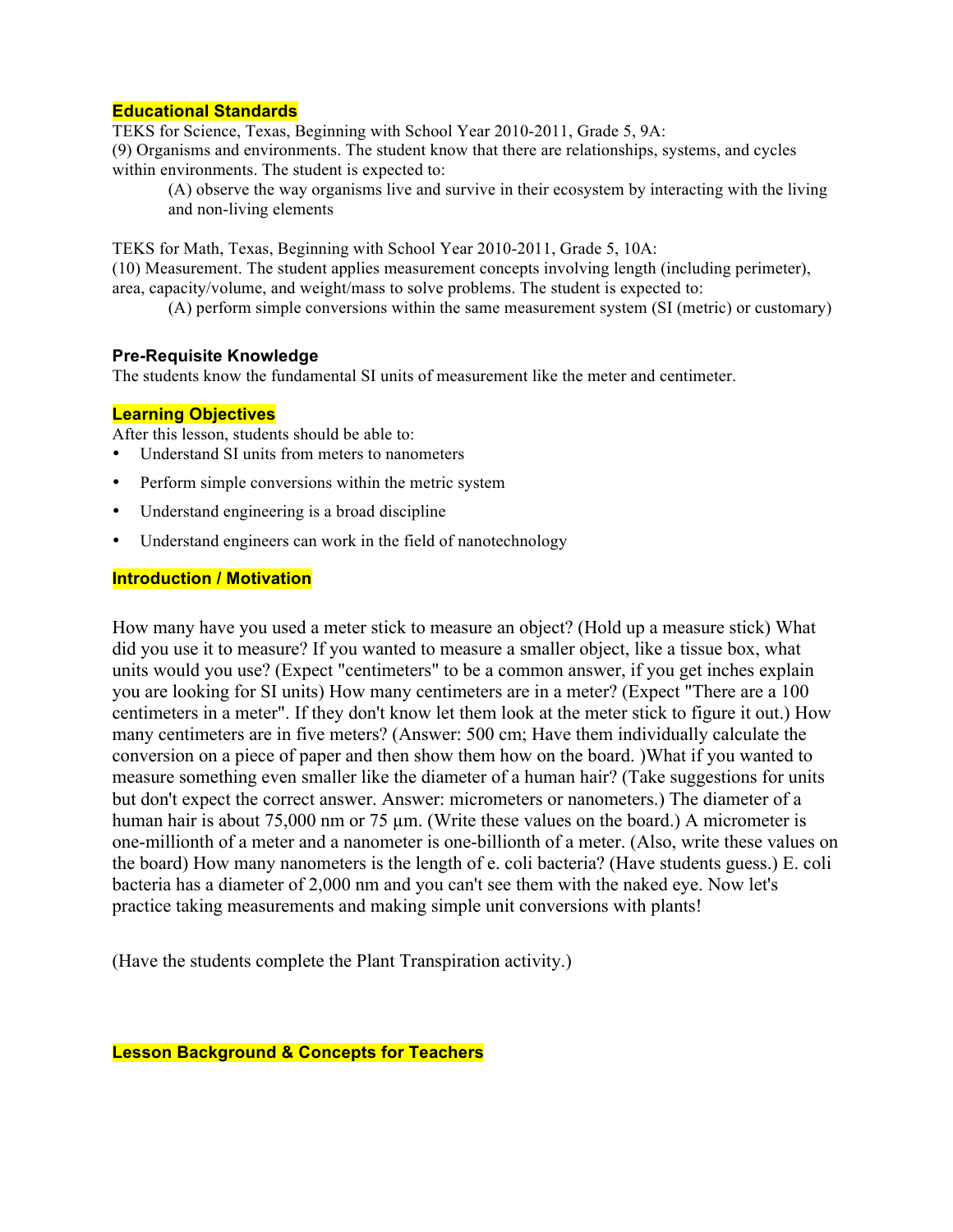Engineers work in various fields and design many different things ranging from electronics to bridges. One field that engineers work in is nanotechnology which is any technology on the scale of nanometers. These technologies are used in various fields from electronics to sports. Nanotechnology can be used to reduce the size of electronic components or to increase the tensile strength of sport equipment like a badminton racket. It is a growing field and seems to have infinite possibilities. In this lesson the metric system is reviewed all the way to the nanometer. Also nanotechnology is introduced and connected to plants through moisture wicking clothes that use cellulose nanofibers.

| <b>Word</b>    | <b>Definition</b>                                                     |
|----------------|-----------------------------------------------------------------------|
| Transpiration  | The process when water evaporates from the leaves of a plant and more |
|                | water moves up through the plant to replace lost water                |
| Engineer       | A person who applies science and mathematics to create for the        |
|                | benefit of society.                                                   |
| Nanotechnology | Any technology on the scale of nanometers                             |

## **Vocabulary / Definitions**

## **Associated Activities**

Plant Transpiration Activity

## **Lesson Closure**

Plants are used for many different things other than for food. An application of plants designed by engineers was to make moisture wicking clothes. People wear these clothes when working out to make them more comfortable. They are more comfortable because the clothing absorbs sweat and keeps it away from your body. These clothes use the natural absorption qualities of wood pulp cellulose to wick moisture away. This material is 50% more absorbent than cotton. What type of material are your shirts made of? (Have some students look at the tag in their shirts.) The wood pulp cellulose used in this type of clothing is from the cell wall of wood. They call this material cellulose nanofibers because the fibers have a thickness in nanometers and a length in micrometers. Since these fibers have a thickness in nanometers these moisture wicking clothes are considered a nanotechnology. Engineers work in many different fields including nanotechnology, which is any technology on a scale of nanometers.

(Have students complete the Post-Lesson Assessment)

## **Assessment**

## **Post-Lesson Assessment**

*Discussion Questions*: Have the students discuss the following questions together in small groups.